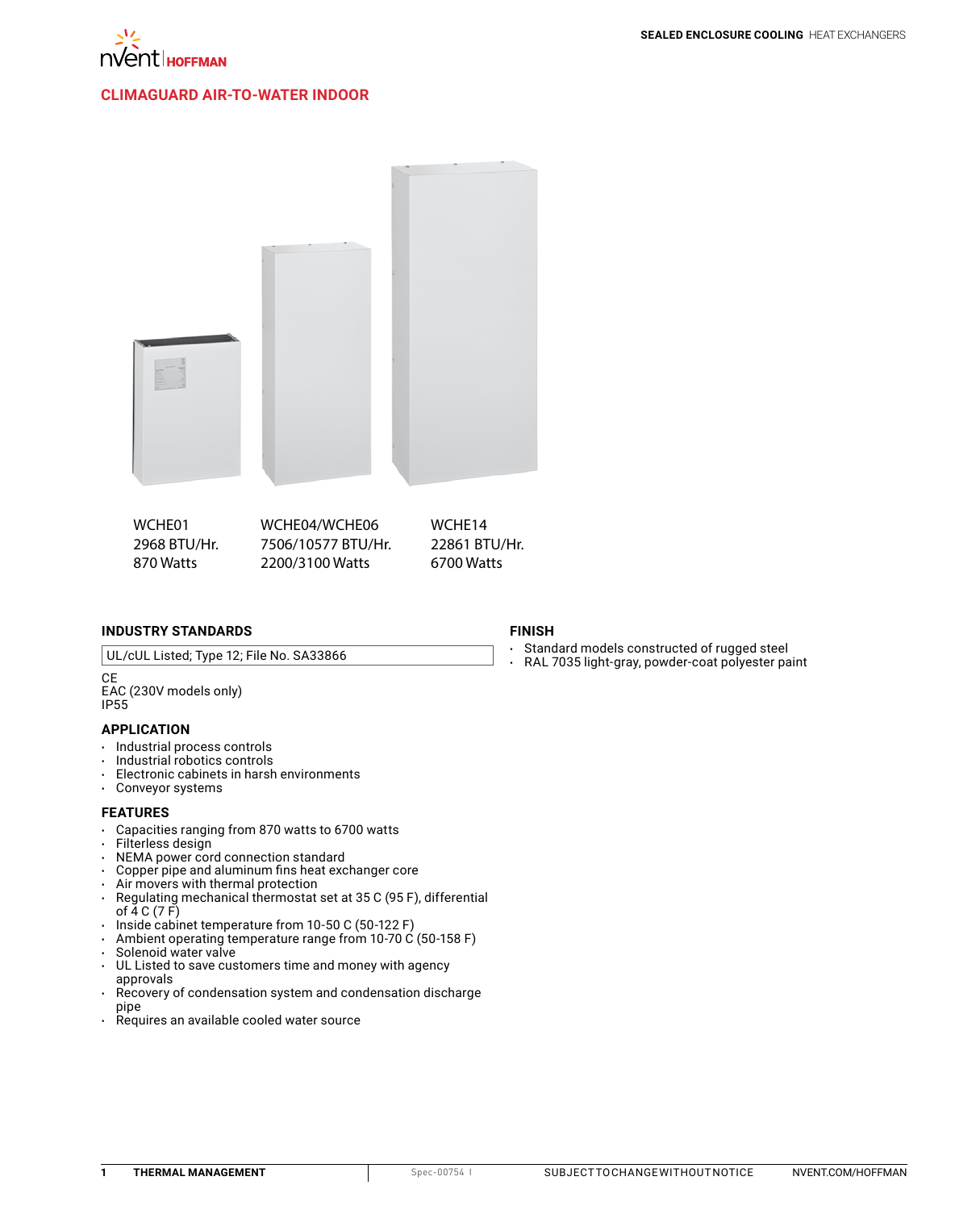

# Performance Data **WCHE01 Models 870 Watt**

| <b>CATALOG NUMBER</b>                                    |                                                               |                                    |  |
|----------------------------------------------------------|---------------------------------------------------------------|------------------------------------|--|
|                                                          | WCHE01916002                                                  | WCHE01926002                       |  |
| <b>COOLING PERFORMANCE</b>                               |                                                               |                                    |  |
| Nominal:                                                 |                                                               |                                    |  |
| <b>BTU/Hr. @ Δt 25 C</b>                                 | 2968                                                          | 2968                               |  |
| Watts @ At 25 C                                          | 870                                                           | 870                                |  |
| Refrigerant                                              | $N_A$                                                         | <b>NA</b>                          |  |
| Refrigerant Charge (ounces/grams)                        | <b>NA</b>                                                     | <b>NA</b>                          |  |
| <b>Inside Cabinet Temperature Range:</b>                 |                                                               |                                    |  |
| Maximum (°F/°C)                                          | 122/50                                                        | 122/50                             |  |
| Minimum (°F/°C)                                          | 50/10                                                         | 50/10                              |  |
| <b>Ambient Operating Temperature Range:</b>              |                                                               |                                    |  |
| Maximum (°F/°C)                                          | 158/70                                                        | 158/70                             |  |
| Minimum (°F/°C)                                          | 50/10                                                         | 50/10                              |  |
| Flow at 0 Static Pressure:                               |                                                               |                                    |  |
| Internal loop 50 Hz (Airflow: CFM / m <sup>3</sup> /hr.) | 194/330                                                       | 194/330                            |  |
| External loop 50 Hz (Waterflow: GPM @ 95 F)              | 0.66                                                          | 0.66                               |  |
| Internal loop 60 Hz (Airflow: CFM / $m^3/hr$ .)          | 194/330                                                       | 194/330                            |  |
| External loop 60 Hz (Waterflow: GPM @ 95 F)              | 0.66                                                          | 0.66                               |  |
| <b>ELECTRICAL DATA</b>                                   |                                                               |                                    |  |
| <b>Rated Voltage</b>                                     | 115                                                           | $\overline{230}$                   |  |
| Frequency (Hz)                                           | 50/60                                                         | 50/60                              |  |
| <b>Operating Range</b>                                   | $+/- 10%$                                                     | $+/- 10%$                          |  |
| Max. Power Consumption (W at 50/60 Hz)                   | 28                                                            | 28                                 |  |
| Max. Nominal Current (A at 50/60 Hz)                     | 0.5                                                           | 0.5                                |  |
| <b>Starting Current (Amps)</b>                           | 0.7                                                           | 0.7                                |  |
| <b>Agency Approvals</b>                                  | <b>UL/cUL Listed</b>                                          | <b>UL/cUL Listed</b>               |  |
|                                                          | CЕ                                                            | <b>CE</b>                          |  |
|                                                          |                                                               | EAC                                |  |
| <b>Power Input Description</b>                           | Cord with NEMA 5-15 plug                                      | Cord with NEMA 6-15 plug           |  |
| <b>ENCLOSURE PROTECTION</b>                              |                                                               |                                    |  |
| UL Type                                                  | <b>Type 12/IP55</b>                                           | <b>Type 12/IP55</b>                |  |
| <b>CONTROLLER</b>                                        |                                                               |                                    |  |
| <b>Description</b>                                       |                                                               | <b>Basic Mechanical Thermostat</b> |  |
| <b>Thermostat Location</b>                               | Behind front cover, near the fan                              |                                    |  |
| Factory Thermostat Setting (°F/°C)                       | 95/35                                                         | 95/35                              |  |
| <b>SOUND LEVEL</b>                                       |                                                               |                                    |  |
| At 1.0 Meters                                            | 58 dBA                                                        | 58 dBA                             |  |
| UNIT CONSTRUCTION                                        |                                                               |                                    |  |
| <b>Material</b>                                          | <b>Mild Steel Sheet Metal Standard</b>                        |                                    |  |
| Finish                                                   | RAL 7035 light-gray, semi-textured powder-coat paint standard |                                    |  |
| <b>UNIT DIMENSIONS</b>                                   |                                                               |                                    |  |
| Height (in./mm)                                          | 15.9/404                                                      | 15.9/404                           |  |
| Width (in./mm)                                           | 12.12/308                                                     | 12.12/308                          |  |
| Depth (in./mm)                                           | 4.49/114                                                      | 4.49/114                           |  |
| Weight (lb./kg)                                          | 19.84/9                                                       | 19.84/9                            |  |

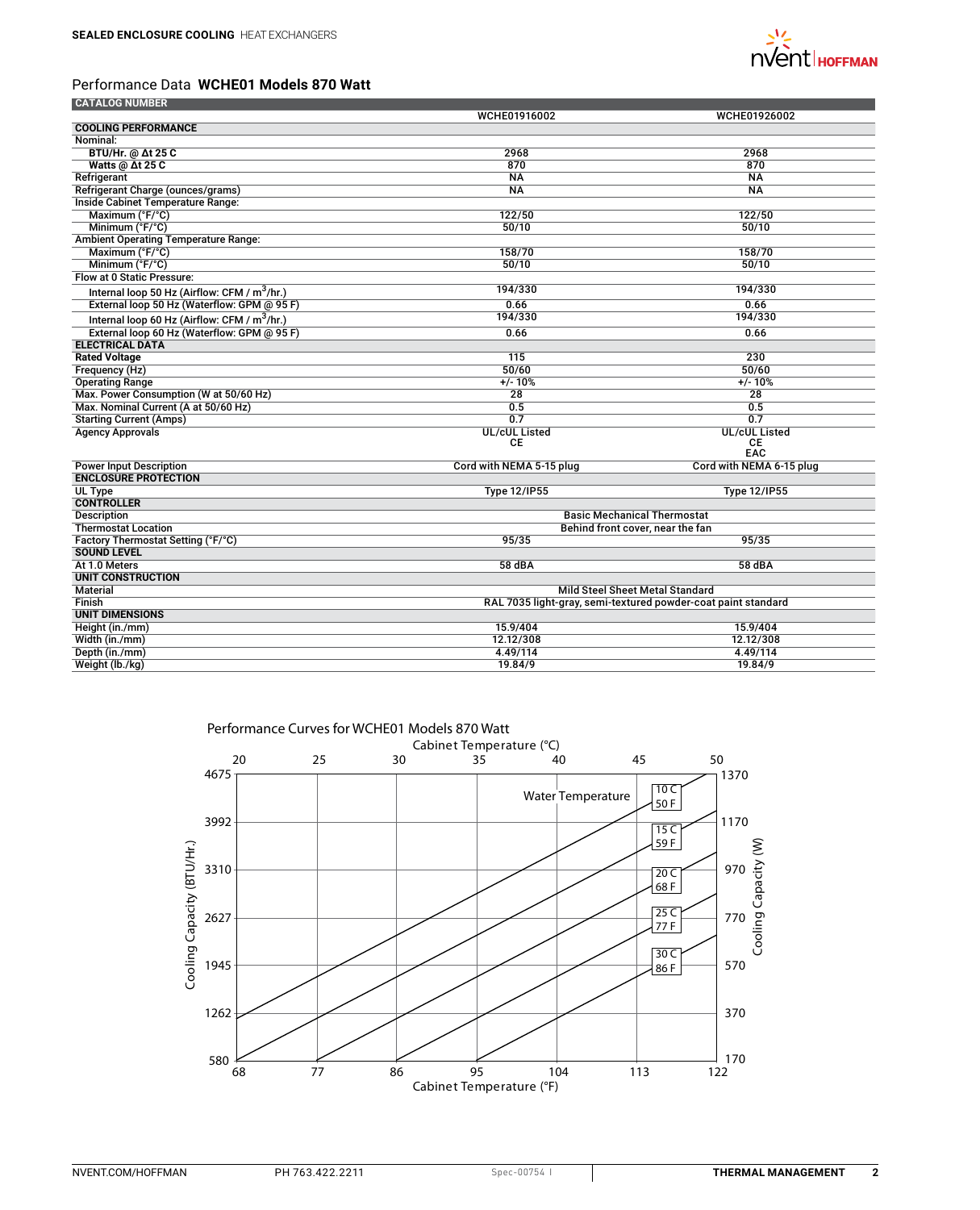

### WCHE01 Models 870 Watt

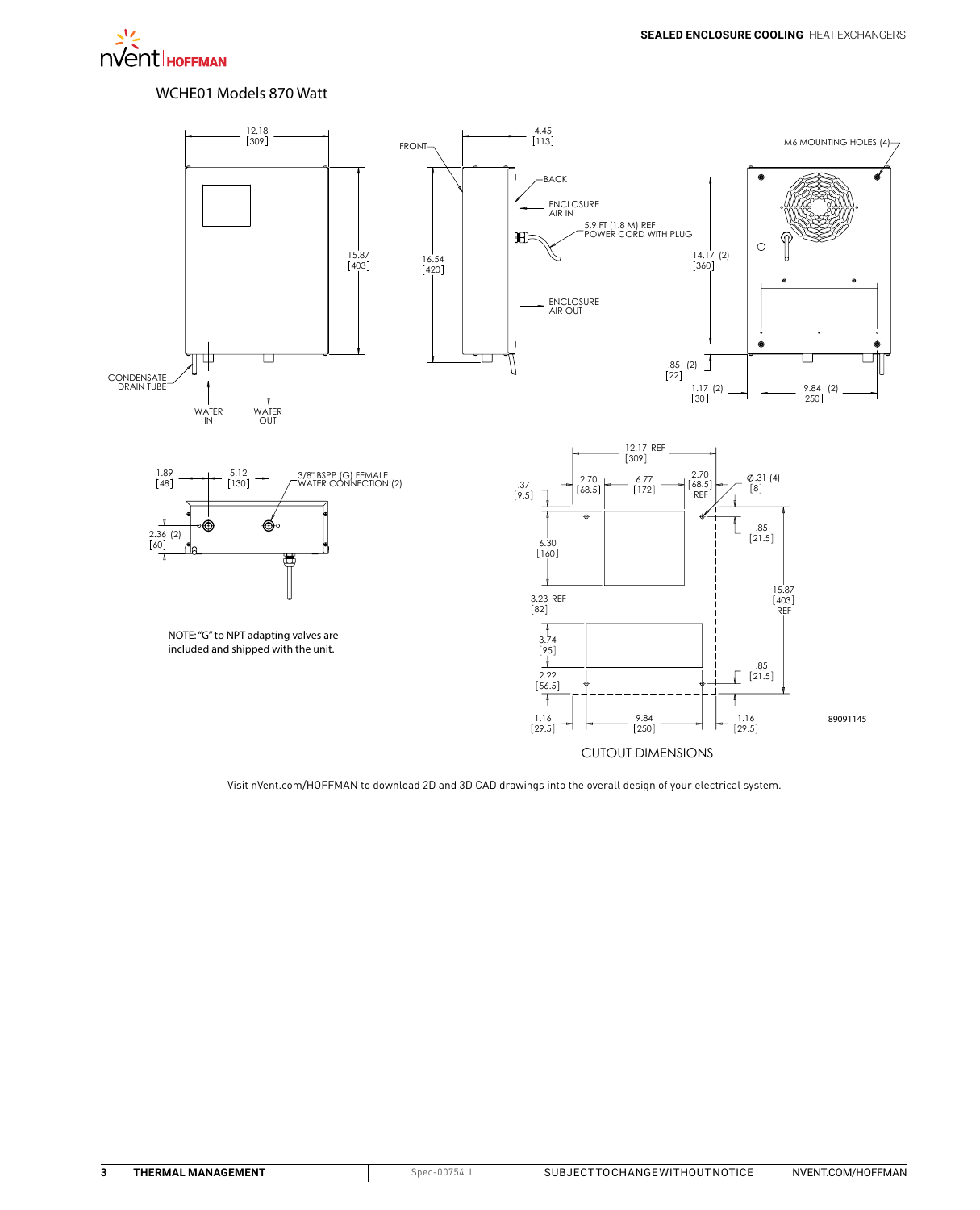

## Performance Data **WCHE04 Models 2200 Watt**

| <b>CATALOG NUMBER</b>                                    |                                                               |                                    |  |
|----------------------------------------------------------|---------------------------------------------------------------|------------------------------------|--|
|                                                          | WCHE04916002                                                  | WCHE04926002                       |  |
| <b>COOLING PERFORMANCE</b>                               |                                                               |                                    |  |
| Nominal:                                                 |                                                               |                                    |  |
| <b>BTU/Hr. @ Δt 25 C</b>                                 | 7506                                                          | 7506                               |  |
| Watts @ At 25 C                                          | 2200                                                          | 2200                               |  |
| Refrigerant                                              | $N_A$                                                         | <b>NA</b>                          |  |
| Refrigerant Charge (ounces/grams)                        | $\overline{NA}$                                               | $\overline{NA}$                    |  |
| Inside Cabinet Temperature Range:                        |                                                               |                                    |  |
| Maximum (°F/°C)                                          | 122/50                                                        | 122/50                             |  |
| Minimum (°F/°C)                                          | 50/10                                                         | 50/10                              |  |
| <b>Ambient Operating Temperature Range:</b>              |                                                               |                                    |  |
| Maximum (°F/°C)                                          | 158/70                                                        | 158/70                             |  |
| Minimum (°F/°C)                                          | 50/10                                                         | 50/10                              |  |
| Flow at 0 Static Pressure:                               |                                                               |                                    |  |
| Internal loop 50 Hz (Airflow: CFM / m <sup>3</sup> /hr.) | 339/575                                                       | 339/575                            |  |
| External loop 50 Hz (Waterflow: GPM @ 95 F)              | 0.66                                                          | 0.66                               |  |
| Internal loop 60 Hz (Airflow: CFM / $m^3/hr$ .)          | 339/575                                                       | 339/575                            |  |
| External loop 60 Hz (Waterflow: GPM @ 95 F)              | 0.66                                                          | 0.66                               |  |
| <b>ELECTRICAL DATA</b>                                   |                                                               |                                    |  |
| <b>Rated Voltage</b>                                     | 115                                                           | 230                                |  |
| Frequency (Hz)                                           | 50/60                                                         | 50/60                              |  |
| <b>Operating Range</b>                                   | $+/- 10%$                                                     | $+/- 10%$                          |  |
| Max. Power Consumption (W at 50/60 Hz)                   | 90                                                            | 90                                 |  |
| Max. Nominal Current (A at 50/60 Hz)                     | 0.8                                                           | 0.8                                |  |
| <b>Starting Current (Amps)</b>                           | 1                                                             | 1                                  |  |
| <b>Agency Approvals</b>                                  | <b>UL/cUL Listed</b>                                          | <b>UL/cUL Listed</b>               |  |
|                                                          | СE                                                            | CE                                 |  |
|                                                          |                                                               | EAC                                |  |
| <b>Power Input Description</b>                           | Cord with NEMA 5-15 plug                                      | Cord with NEMA 6-15 plug           |  |
| <b>ENCLOSURE PROTECTION</b>                              |                                                               |                                    |  |
| UL Type                                                  | <b>Type 12/IP55</b>                                           | <b>Type 12/IP55</b>                |  |
| <b>CONTROLLER</b>                                        |                                                               |                                    |  |
| <b>Description</b>                                       |                                                               | <b>Basic Mechanical Thermostat</b> |  |
| <b>Thermostat Location</b>                               | Behind front cover, near the fan                              |                                    |  |
| Factory Thermostat Setting (°F/°C)                       | 95/35                                                         | 95/35                              |  |
| <b>SOUND LEVEL</b>                                       |                                                               |                                    |  |
| At 1.0 Meters                                            | 58 dBA                                                        | 58 dBA                             |  |
| <b>UNIT CONSTRUCTION</b>                                 |                                                               |                                    |  |
| <b>Material</b>                                          | <b>Mild Steel Sheet Metal Standard</b>                        |                                    |  |
| Finish                                                   | RAL 7035 light-gray, semi-textured powder-coat paint standard |                                    |  |
| <b>UNIT DIMENSIONS</b>                                   |                                                               |                                    |  |
| Height (in./mm)                                          | 36.41/925                                                     | 36.41/925                          |  |
| Width (in./mm)                                           | 15.75/400                                                     | 15.75/400                          |  |
| Depth (in./mm)                                           | 8.07/205                                                      | 8.07/205                           |  |
| Weight (lb./kg)                                          | 44.1/20                                                       | 44.1/20                            |  |



Performance Curves for WCHE04 Models 2200 Watt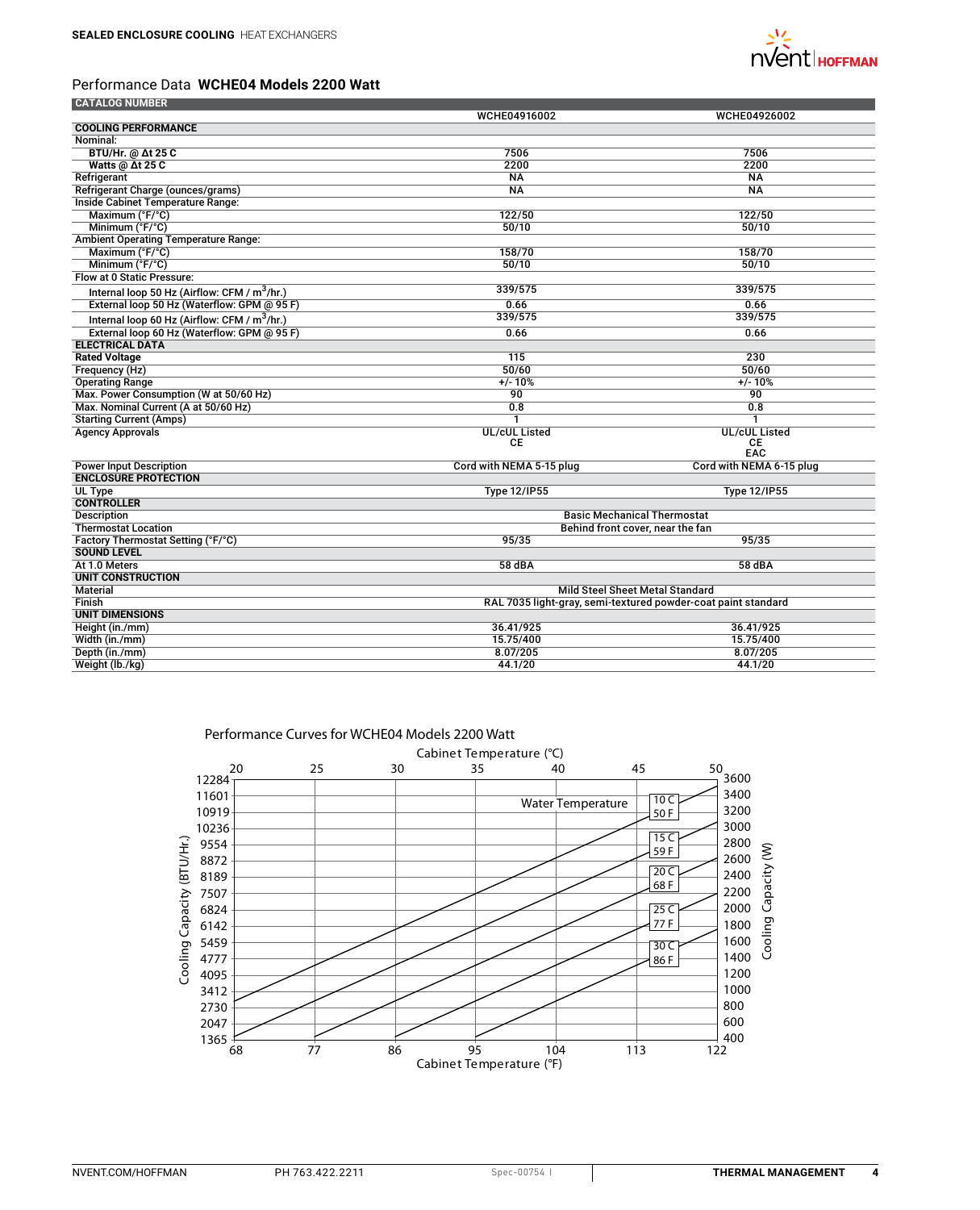

### WCHE04 Models 2200 Watt



CUTOUT DIMENSIONS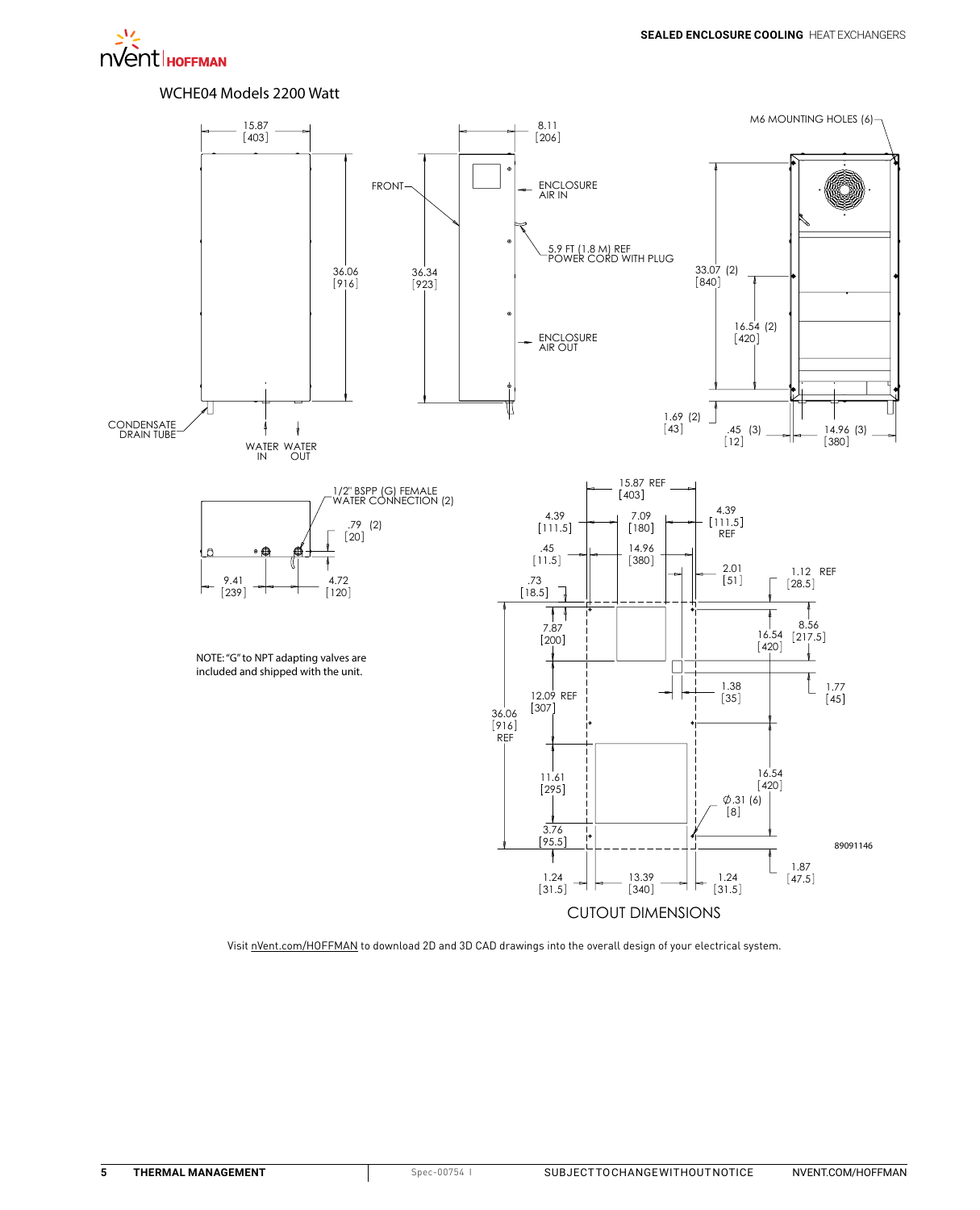

## Performance Data **WCHE06 Models 3100 Watt**

| <b>CATALOG NUMBER</b>                                    |                                                               |                                    |  |
|----------------------------------------------------------|---------------------------------------------------------------|------------------------------------|--|
|                                                          | WCHE06916002                                                  | WCHE06926002                       |  |
| <b>COOLING PERFORMANCE</b>                               |                                                               |                                    |  |
| Nominal:                                                 |                                                               |                                    |  |
| <b>BTU/Hr. @ Δt 25 C</b>                                 | 10577                                                         | 10577                              |  |
| Watts @ At 25 C                                          | 3100                                                          | 3100                               |  |
| Refrigerant                                              | <b>NA</b>                                                     | <b>NA</b>                          |  |
| Refrigerant Charge (ounces/grams)                        | $\overline{NA}$                                               | $\overline{NA}$                    |  |
| Inside Cabinet Temperature Range:                        |                                                               |                                    |  |
| Maximum (°F/°C)                                          | 122/50                                                        | 122/50                             |  |
| Minimum (°F/°C)                                          | 50/10                                                         | 50/10                              |  |
| <b>Ambient Operating Temperature Range:</b>              |                                                               |                                    |  |
| Maximum (°F/°C)                                          | 158/70                                                        | 158/70                             |  |
| Minimum (°F/°C)                                          | 50/10                                                         | 50/10                              |  |
| Flow at 0 Static Pressure:                               |                                                               |                                    |  |
| Internal loop 50 Hz (Airflow: CFM / m <sup>3</sup> /hr.) | 507/860                                                       | 507/860                            |  |
| External loop 50 Hz (Waterflow: GPM @ 95 F)              | 2.2                                                           | 2.2                                |  |
| Internal loop 60 Hz (Airflow: CFM / $m^3/hr$ .)          | 507/860                                                       | 507/860                            |  |
| External loop 60 Hz (Waterflow: GPM @ 95 F)              | 2.2                                                           | $\overline{2.2}$                   |  |
| <b>ELECTRICAL DATA</b>                                   |                                                               |                                    |  |
| <b>Rated Voltage</b>                                     | 115                                                           | 230                                |  |
| Frequency (Hz)                                           | 50/60                                                         | 50/60                              |  |
| <b>Operating Range</b>                                   | $+/- 10%$                                                     | $+/- 10%$                          |  |
| Max. Power Consumption (W at 50/60 Hz)                   | 110                                                           | 115                                |  |
| Max. Nominal Current (A at 50/60 Hz)                     | $\overline{2}$                                                | 1                                  |  |
| <b>Starting Current (Amps)</b>                           | 2.4                                                           | $\overline{1.2}$                   |  |
| <b>Agency Approvals</b>                                  | <b>UL/cUL Listed</b>                                          | <b>UL/cUL Listed</b>               |  |
|                                                          | СE                                                            | CE                                 |  |
|                                                          |                                                               | EAC                                |  |
| <b>Power Input Description</b>                           | Cord with NEMA 5-15 plug                                      | Cord with NEMA 6-15 plug           |  |
| <b>ENCLOSURE PROTECTION</b>                              |                                                               |                                    |  |
| UL Type                                                  | <b>Type 12/IP55</b>                                           | <b>Type 12/IP55</b>                |  |
| <b>CONTROLLER</b>                                        |                                                               |                                    |  |
| <b>Description</b>                                       |                                                               | <b>Basic Mechanical Thermostat</b> |  |
| <b>Thermostat Location</b>                               | Behind front cover, near the fan                              |                                    |  |
| Factory Thermostat Setting (°F/°C)                       | 95/35                                                         | 95/35                              |  |
| <b>SOUND LEVEL</b>                                       |                                                               |                                    |  |
| At 1.0 Meters                                            | 58 dBA                                                        | 58 dBA                             |  |
| UNIT CONSTRUCTION                                        |                                                               |                                    |  |
| <b>Material</b>                                          | <b>Mild Steel Sheet Metal Standard</b>                        |                                    |  |
| Finish                                                   | RAL 7035 light-gray, semi-textured powder-coat paint standard |                                    |  |
| <b>UNIT DIMENSIONS</b>                                   |                                                               |                                    |  |
| Height (in./mm)                                          | 36.41/925                                                     | 36.41/925                          |  |
| Width (in./mm)                                           | 15.75/400                                                     | 15.75/400                          |  |
| Depth (in./mm)                                           | 8.07/205                                                      | 8.07/205                           |  |
| Weight (lb./kg)                                          | 46.3/21                                                       | 46.3/21                            |  |



### Performance Curves for WCHE06 Models 3100 Watt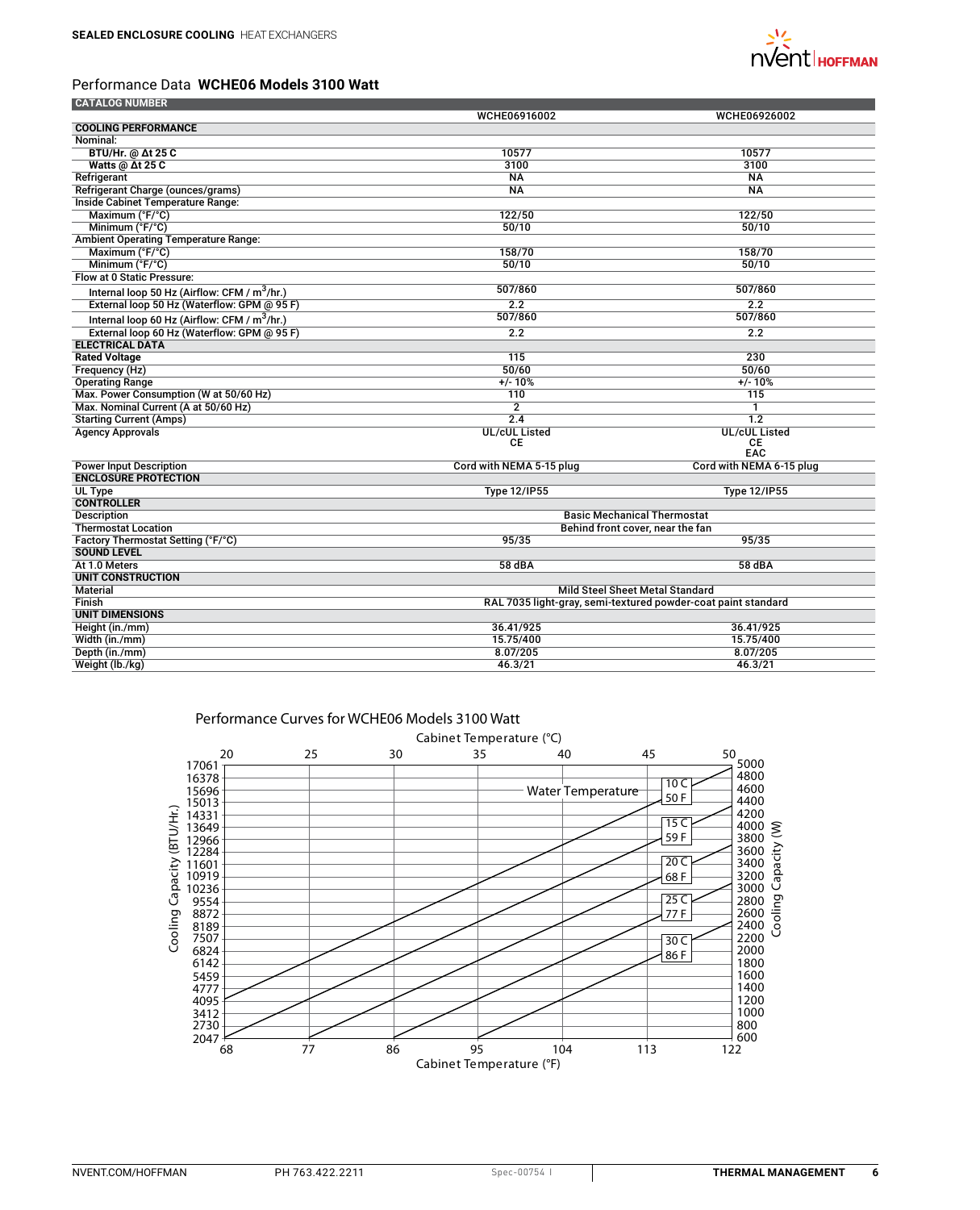## WCHE06 Models 3100 Watt

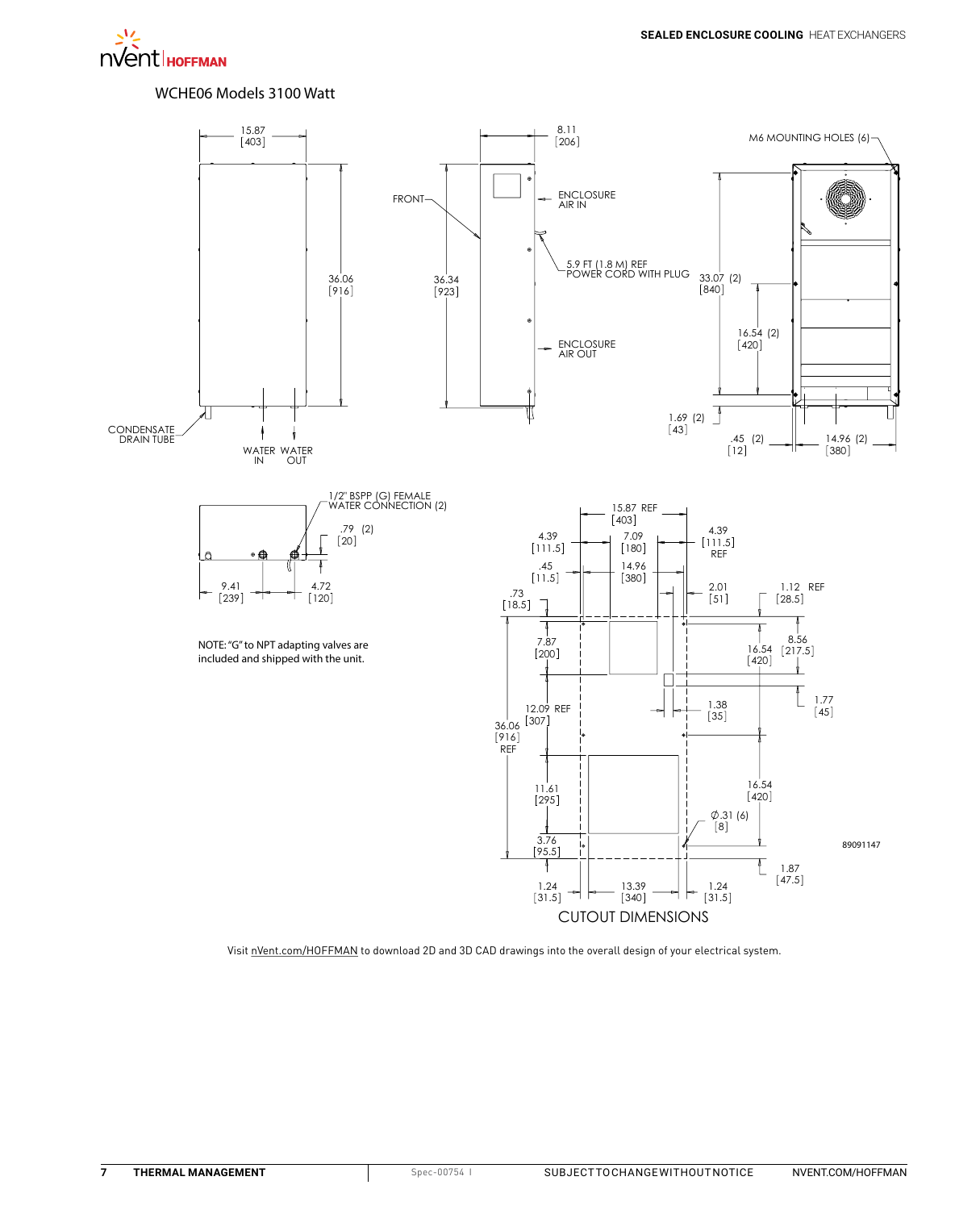![](_page_7_Picture_1.jpeg)

# Performance Data **WCHE14 Models 6700 Watt**

| <b>CATALOG NUMBER</b>                                    |                                                               |                                    |  |
|----------------------------------------------------------|---------------------------------------------------------------|------------------------------------|--|
|                                                          | WCHE14916002                                                  | WCHE14926002                       |  |
| <b>COOLING PERFORMANCE</b>                               |                                                               |                                    |  |
| Nominal:                                                 |                                                               |                                    |  |
| <b>BTU/Hr. @ Δt 25 C</b>                                 | 22861                                                         | 22861                              |  |
| Watts @ At 25 C                                          | 6700                                                          | 6700                               |  |
| Refrigerant                                              | <b>NA</b>                                                     | <b>NA</b>                          |  |
| Refrigerant Charge (ounces/grams)                        | $\overline{NA}$                                               | $\overline{NA}$                    |  |
| Inside Cabinet Temperature Range:                        |                                                               |                                    |  |
| Maximum (°F/°C)                                          | 122/50                                                        | 122/50                             |  |
| Minimum (°F/°C)                                          | 50/10                                                         | 50/10                              |  |
| <b>Ambient Operating Temperature Range:</b>              |                                                               |                                    |  |
| Maximum (°F/°C)                                          | 158/70                                                        | 158/70                             |  |
| Minimum (°F/°C)                                          | 50/10                                                         | 50/10                              |  |
| Flow at 0 Static Pressure:                               |                                                               |                                    |  |
| Internal loop 50 Hz (Airflow: CFM / m <sup>3</sup> /hr.) | 855/1450                                                      | 855/1450                           |  |
| External loop 50 Hz (Waterflow: GPM @ 95 F)              | 3.78                                                          | 3.78                               |  |
| Internal loop 60 Hz (Airflow: CFM / m <sup>3</sup> /hr.) | 855/1450                                                      | 855/1450                           |  |
| External loop 60 Hz (Waterflow: GPM @ 95 F)              | 3.78                                                          | 3.78                               |  |
| <b>ELECTRICAL DATA</b>                                   |                                                               |                                    |  |
| <b>Rated Voltage</b>                                     | 115                                                           | 230                                |  |
| Frequency (Hz)                                           | 50/60                                                         | 50/60                              |  |
| <b>Operating Range</b>                                   | $+/- 10%$                                                     | $+/- 10%$                          |  |
| Max. Power Consumption (W at 50/60 Hz)                   | 200                                                           | 245                                |  |
| Max. Nominal Current (A at 50/60 Hz)                     | $\overline{2}$                                                | 1.3                                |  |
| <b>Starting Current (Amps)</b>                           | 2.4                                                           | 1.4                                |  |
| <b>Agency Approvals</b>                                  | <b>UL/cUL Listed</b>                                          | <b>UL/cUL Listed</b>               |  |
|                                                          | CE                                                            | CE                                 |  |
|                                                          |                                                               | EAC                                |  |
| <b>Power Input Description</b>                           | Cord with NEMA 5-15 plug                                      | Cord with NEMA 6-15 plug           |  |
| <b>ENCLOSURE PROTECTION</b>                              |                                                               |                                    |  |
| UL Type                                                  | <b>Type 12/IP55</b>                                           | <b>Type 12/IP55</b>                |  |
| <b>CONTROLLER</b>                                        |                                                               |                                    |  |
| <b>Description</b>                                       |                                                               | <b>Basic Mechanical Thermostat</b> |  |
| <b>Thermostat Location</b>                               | Behind front cover, near the fan                              |                                    |  |
| Factory Thermostat Setting (°F/°C)                       | 95/35                                                         | 95/35                              |  |
| <b>SOUND LEVEL</b>                                       |                                                               |                                    |  |
| At 1.0 Meters                                            | 58 dBA                                                        | 58 dBA                             |  |
| <b>UNIT CONSTRUCTION</b>                                 |                                                               |                                    |  |
| <b>Material</b>                                          | <b>Mild Steel Sheet Metal Standard</b>                        |                                    |  |
| Finish                                                   | RAL 7035 light-gray, semi-textured powder-coat paint standard |                                    |  |
| <b>UNIT DIMENSIONS</b>                                   |                                                               |                                    |  |
| Height (in./mm)                                          | 43.34/1101                                                    | 43.34/1101                         |  |
| Width (in./mm)                                           | 19.72/501                                                     | 19.72/501                          |  |
| Depth (in./mm)                                           | 11.81/300                                                     | 11.81/300                          |  |
| Weight (lb./kg)                                          | 86/39                                                         | 86/39                              |  |

![](_page_7_Figure_4.jpeg)

## Performance Curves for WCHE14 Models 6700 Watt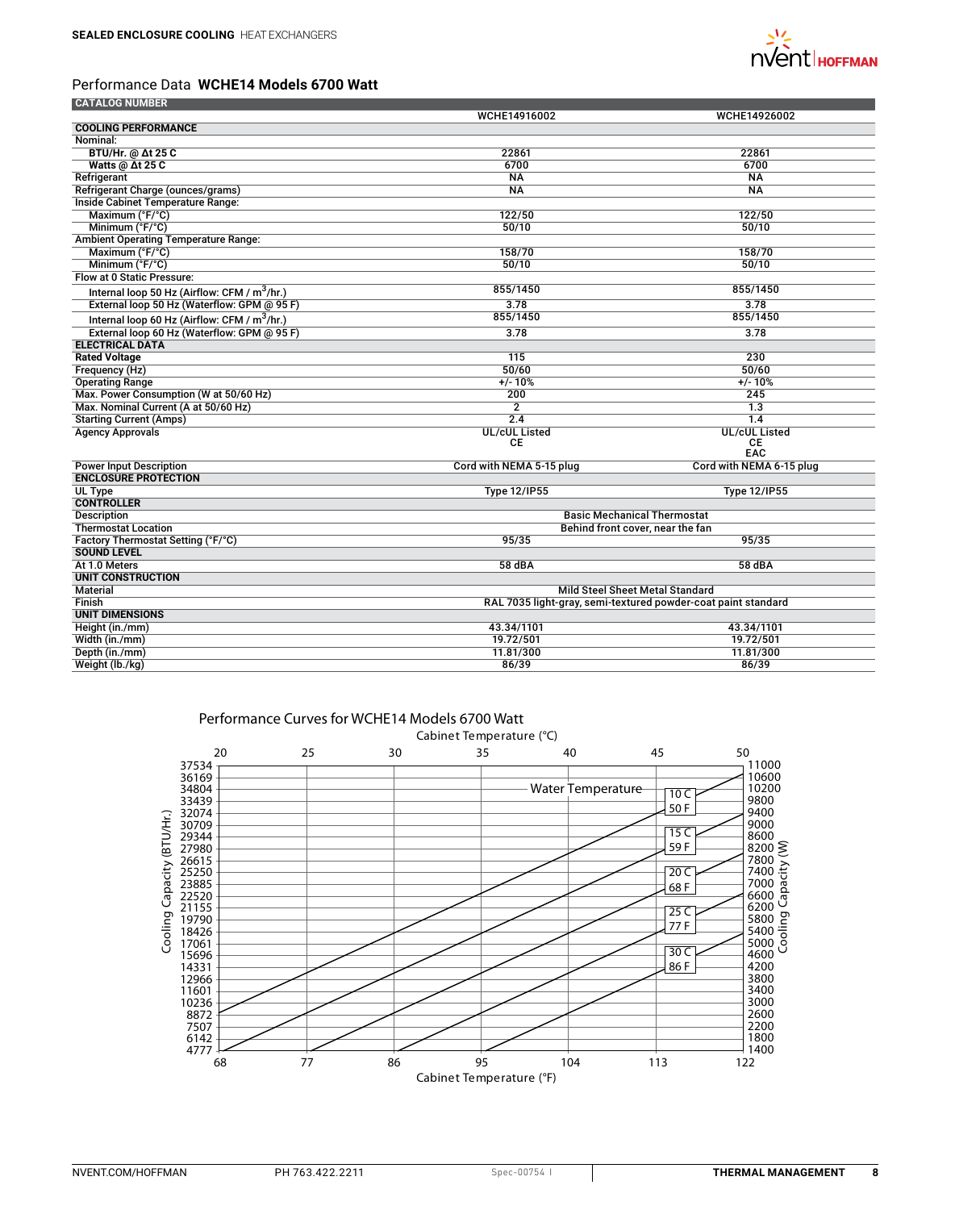いく nvent HOFFMAN

WCHE14 Models 6700 Watt

![](_page_8_Figure_3.jpeg)